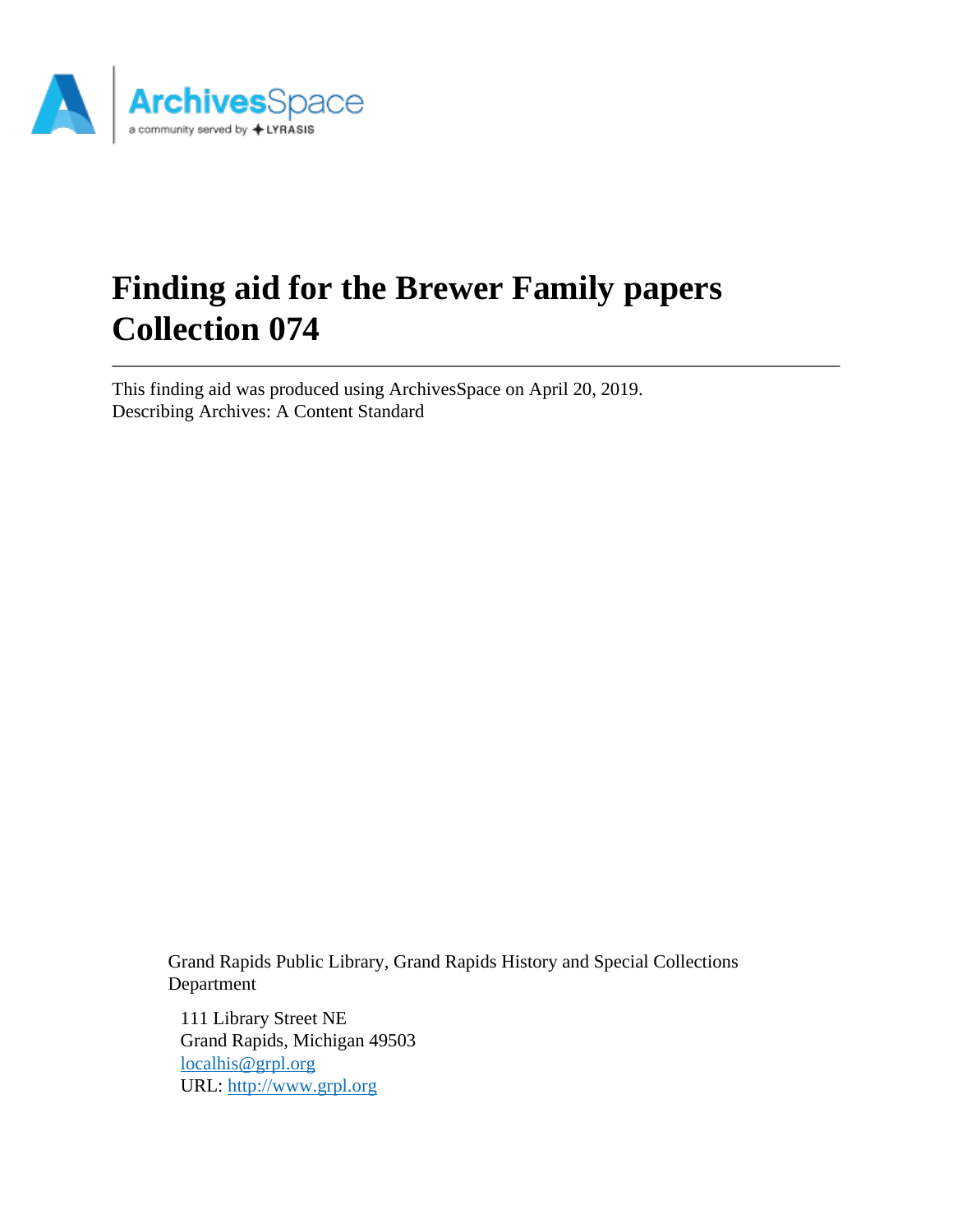## <span id="page-1-0"></span>**Table of Contents**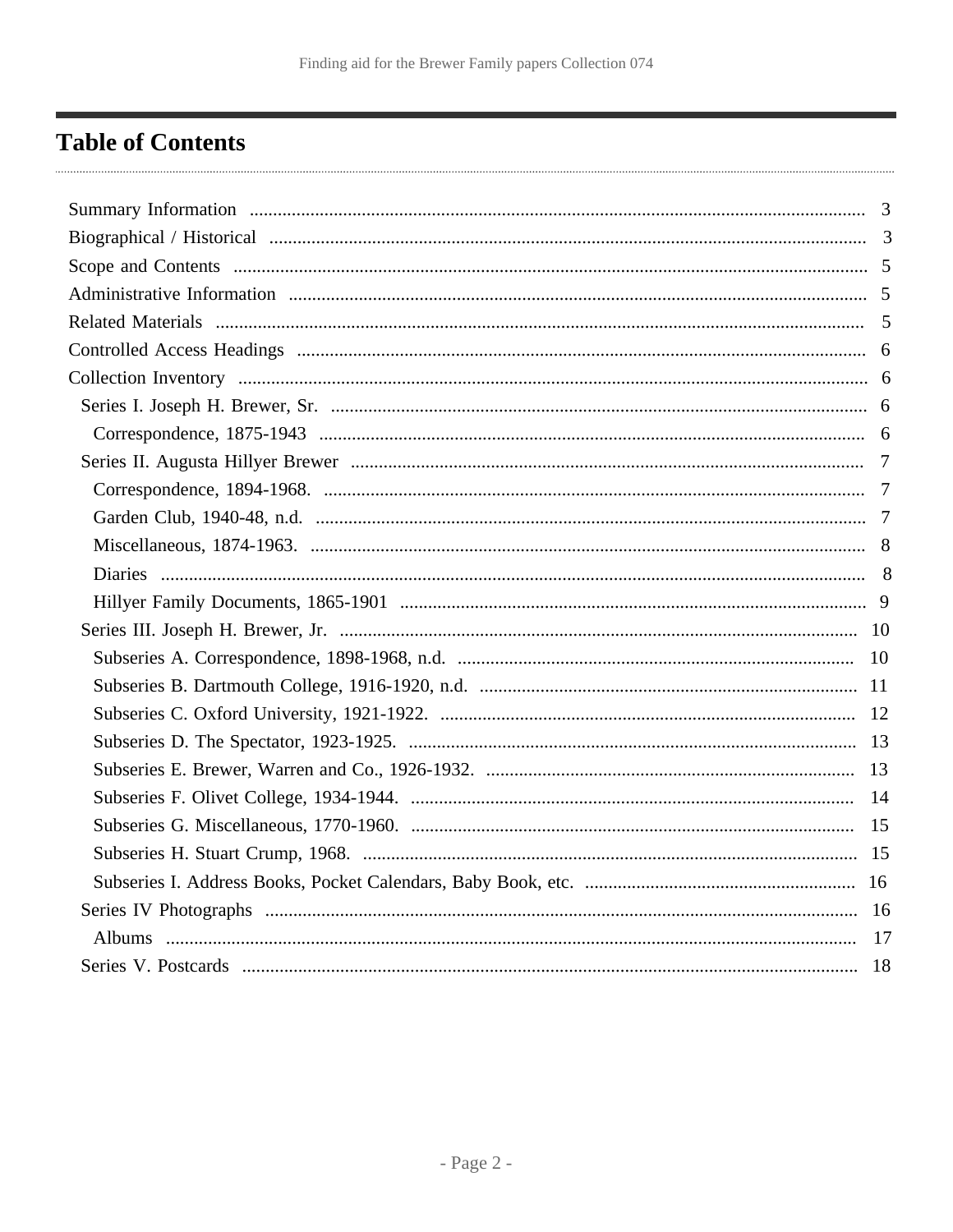## <span id="page-2-0"></span>**Summary Information**

| <b>Repository:</b><br><b>Title:</b>                             | Grand Rapids Public Library, Grand Rapids History and Special<br><b>Collections Department</b><br>Brewer family papers                                                                                                                                                                                                                                                                                                                                                                                                                                                                                                                                                                                                                                                                                                                                                                                                                       |
|-----------------------------------------------------------------|----------------------------------------------------------------------------------------------------------------------------------------------------------------------------------------------------------------------------------------------------------------------------------------------------------------------------------------------------------------------------------------------------------------------------------------------------------------------------------------------------------------------------------------------------------------------------------------------------------------------------------------------------------------------------------------------------------------------------------------------------------------------------------------------------------------------------------------------------------------------------------------------------------------------------------------------|
|                                                                 |                                                                                                                                                                                                                                                                                                                                                                                                                                                                                                                                                                                                                                                                                                                                                                                                                                                                                                                                              |
| ID:                                                             | Collection 074                                                                                                                                                                                                                                                                                                                                                                                                                                                                                                                                                                                                                                                                                                                                                                                                                                                                                                                               |
| <b>ID</b> [Archivists<br><b>Toolkit</b><br>Database::RESOURCE]: | 77                                                                                                                                                                                                                                                                                                                                                                                                                                                                                                                                                                                                                                                                                                                                                                                                                                                                                                                                           |
| Date [inclusive]:                                               | 1770-1968                                                                                                                                                                                                                                                                                                                                                                                                                                                                                                                                                                                                                                                                                                                                                                                                                                                                                                                                    |
| <b>Physical Description:</b>                                    | 12.5 Linear Feet 28 boxes plus flat files                                                                                                                                                                                                                                                                                                                                                                                                                                                                                                                                                                                                                                                                                                                                                                                                                                                                                                    |
| Language of the<br><b>Material:</b>                             | English                                                                                                                                                                                                                                                                                                                                                                                                                                                                                                                                                                                                                                                                                                                                                                                                                                                                                                                                      |
| Abstract:                                                       | This collection documents the lives of three members of the Brewer<br>family: Joseph Henry Brewer (1875-1943), Mary Augusta Hillyer<br>Brewer (1873-1967) and their son Joseph Hillyer Brewer (1898-?). The<br>materia emphasizes the family life and especially the life, education<br>and career of the younger Brewer. The papers document his education<br>at Dartmouth, Oxford and his career as a publisher, college president<br>and, to a limited degree, college librarian. This collection also provides<br>insights into the life of a socially prominent Grand Rapids family,<br>a successful businessman and the effects of various political and<br>economic forces on the family members. Included in a family album<br>are photos of William Alden Smith and Arthur Vanderberg. Also,<br>Joseph Brewer's Olivet correspondence contains letters from Henry<br>Russell Hitchcock and other national or international figures. |

**^** [Return to Table of Contents](#page-1-0)

## <span id="page-2-1"></span>**Biographical / Historical**

The Brewer family papers contain biographical information primarily on the three family members. Joseph Henry Brewer (1875-1943) was the son of Lucien Bonaparte and Anne (nee Escott) Brewer. Mary Augusta Hillyer (1873-1967) was the daughter of Henry L. Hillyer (1840-1886) and Francis nee Van Vechten (1846?-Oct. 27, 1924). Joseph and August (as she preferred to be called) had two children, Hillyer (1895-1898?) and Joseph Hillyer (1898-1990[death date unconfirmed]).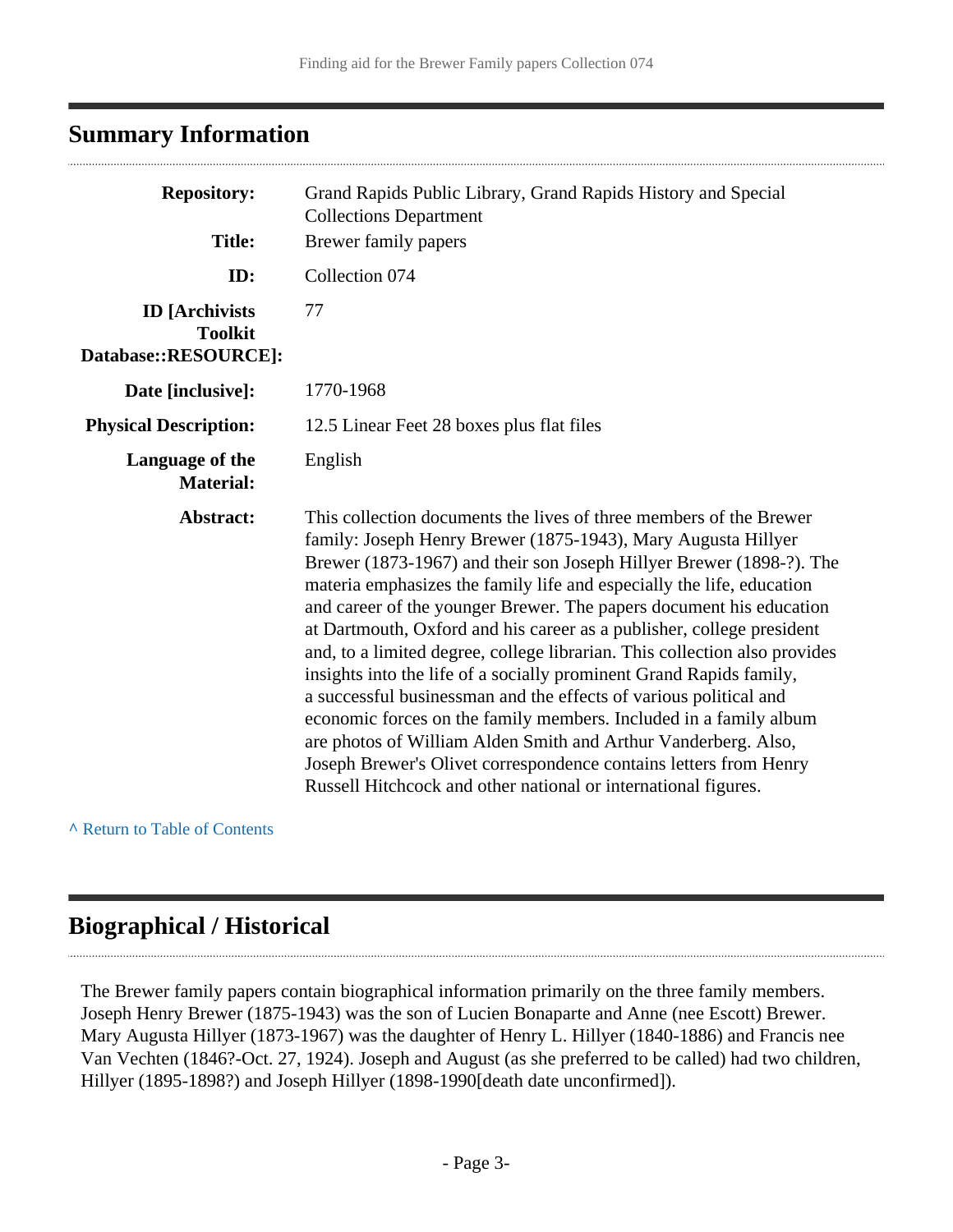Joseph Brewer worked as a court stenographer, 1891-1905, but later expanded into other business ventures. He was an early investor in the Grand Rapids Sticky Flypaper Co., but made his fortune building and combining utility operations in Wisconsin, Minnesota, Illinois and Indiana. He sold these interests in 1924 at a considerable profit and purchased controlling interests in several of the Grand Rapids banks, the Pantlind Hotel and Morton House Hotel, as well as establishing a 1,000 acre dairy and poultry farm north of the city. The economic ill effects of the Depression wiped out most of Brewer's financial fortune, but he begin rebuilding that empire before his death. He was a founding member of the Michigan National Bank Corp. Brewer died of heart problems, as had his older brother.

Augusta Hillyer married Joseph Brewer on 11 October 1894. She was the daughter of Henry Livingston Hillyer a well-known nineteenth century artist of the "Washington (D.C.) Landscape School" and Frances Hillyer, an early woman physician with a degree from Howard University. The 1880 census lists Henry and Frances living in Washington, with Henry working as a clerk for the government. Frances and Henry moved to Grand Rapids around 1883, as documented by their listings in the city directory. Henry dies three years later in 1886. The move to Grand Rapids may have been prompted by the presence of Frances' sister living in Grand Rapids, Mrs. Caroline S. Torrey (Arthur C.) Frances died Oct. 27, 1924 in Grand Rapids.

Augusta Brewer attended Michigan State University (then known as the Michigan Agricultural College), but did not graduate. She bore two children, Hillyer, a boy who died as the result of burns while she was carrying her second son, Joseph Hillyer Brewer. During her life Augusta was active in various garden clubs and during 1942-1943 was elected national president of the Council of State Garden Clubs.

Joseph Hillyer Brewer attended high school in Grand Rapids, and graduated from Dartmouth College in 1920. Following Dartmouth he attended Magdalen College, Oxford University, England from 1921-1922. He completed the requirements for his M.A. degree from Magdalen in 1933. From 1922-1924 he worked on the staff of The Spectator, a London literary magazine. In 1925, having returned to the United States, he worked for Payson & Clarke publishers and in 1928 took over the assets of this firm and formed Brewer & Putnam publishers, of which he was president. This firm was sold to Harcourt, Brace & Co. during the Great Depression. From 1934 to 1943 (1944) Brewer was president of Olivet College, of which his father was a trustee. After resigning from Olivet, Brewer received a Library Science degree from Columbia University and worked as the associate director of the Queens College Library. Brewer married twice; first to Jacqueline Denise Campau of Grand Rapids in 1949 (she died in 1954); and later to Helen Wilson a professor at Queens College.

Other family of note, though with little collection content, are Augusta Brewer's parents. Her mother, Dr. Francis S. Hillyer, was a physician, one of the first woman documented in this profession in Grand Rapids, ca. 1883, with the first believed to be Frances Rutherford ca. 1868. Francis is first documented in the city directories in 1883/1884, which also lists her artist husband Henry. Henry Livingston Hillyer was a landscape painter, of the Washington (DC) Landscape school. He died shortly after moving to Grand Rapids, in 1886.

#### **^** [Return to Table of Contents](#page-1-0)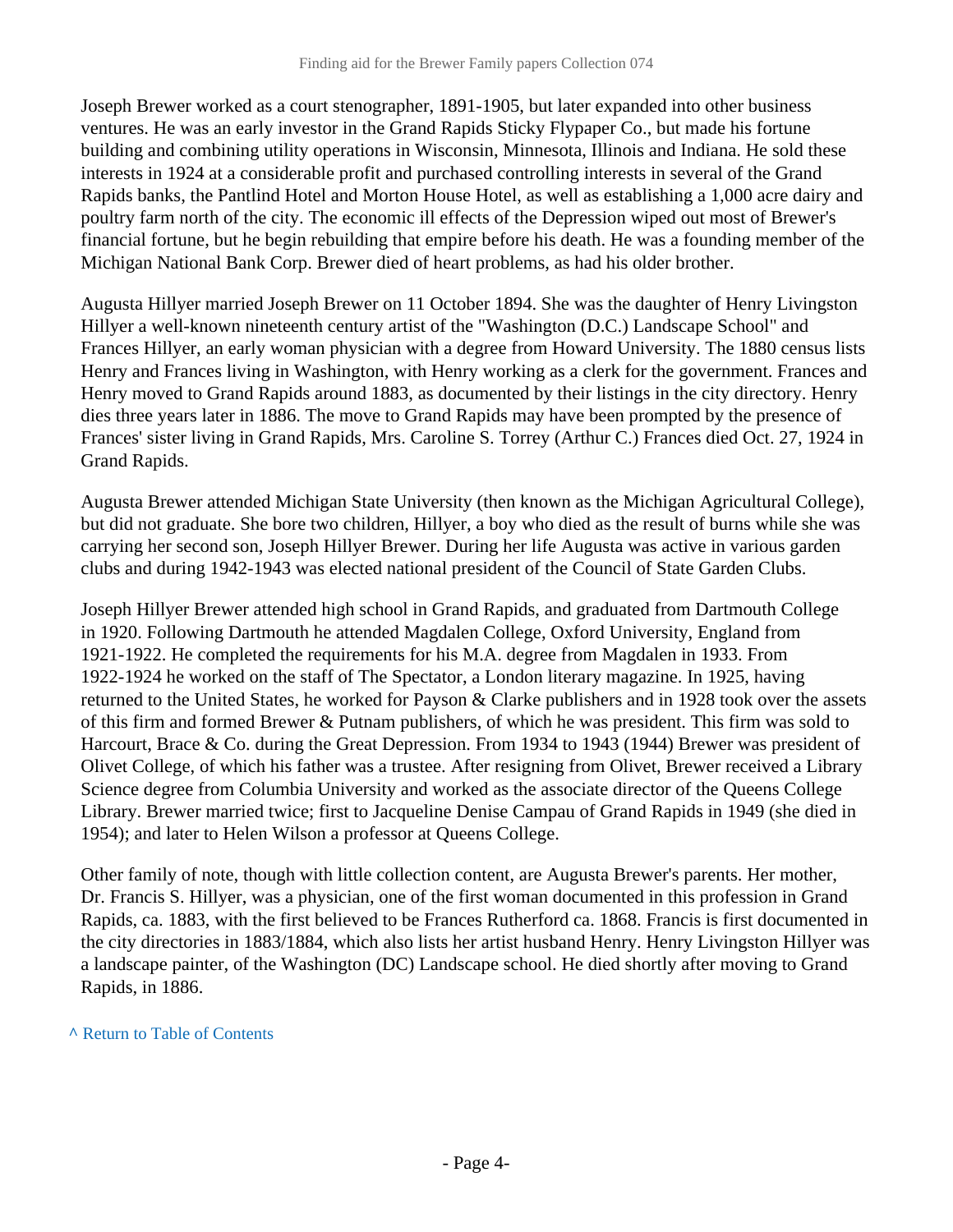## <span id="page-4-0"></span>**Scope and Contents**

The collection provides a detailed look at the Brewer family, first the relationship between the husband and wife, later their relationship to their son. Of particular note is the extensive documentation of the son's life. His letters to his parents provide extensive details of his college and professional lives. Brewer wrote poetry as well as several abortive dramas which are included. Of note are the Olivet College papers, which extensively detail the opposition Brewer experienced there, and his ultimate resignation. The series descriptions that follow provide further details.

**^** [Return to Table of Contents](#page-1-0)

## <span id="page-4-1"></span>**Administrative Information**

#### **Publication Statement**

Grand Rapids Public Library, Grand Rapids History and Special Collections Department

111 Library Street NE Grand Rapids, Michigan 49503 [localhis@grpl.org](mailto:localhis@grpl.org) URL:<http://www.grpl.org>

### **Immediate Source of Acquisition**

Joseph H. Brewer, Jr., July 1968. Accession number 00.000

#### **^** [Return to Table of Contents](#page-1-0)

## <span id="page-4-2"></span>**Related Materials**

#### **Related Materials**

See the reference to Dr. Hillyer in a sketch in Coll. 094, Rebecca Richmond series, Drawings.

See articles on the sale of the East Wisconsin Railway to Kelsey, Brewer & Co. of Grand Rapids, in the Daily Northwestern newspaper, Oshkosh, Wis. Feb. 1917. Poor quality old negative print unprocessed, accession 1986.092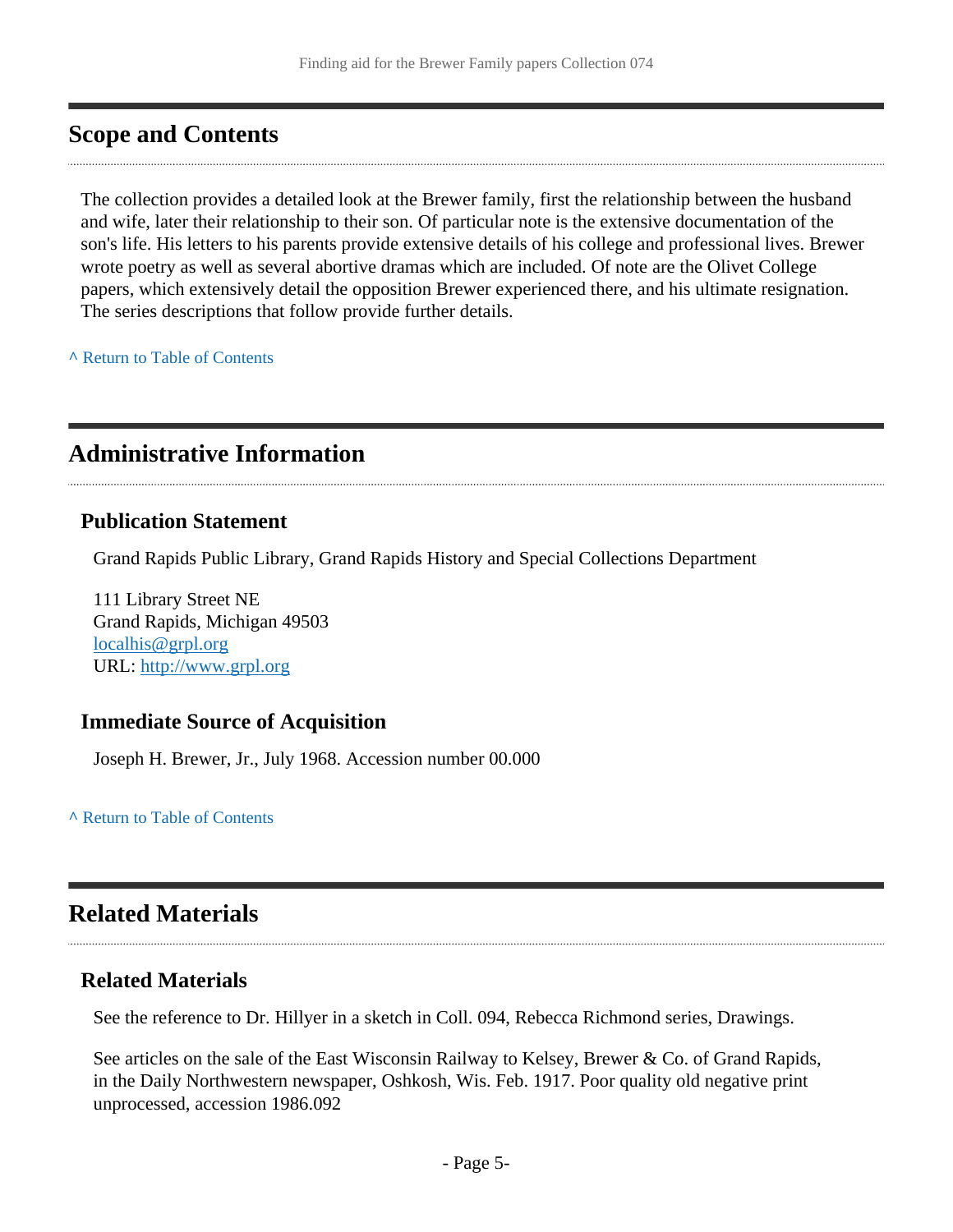**^** [Return to Table of Contents](#page-1-0)

## <span id="page-5-0"></span>**Controlled Access Headings**

- Grand Rapids (Mich.) -- History
- Brewer, Joseph Henry
- Brewer, Mary Augusta Hillyer
- Brewer, Joseph Hillyer

## <span id="page-5-1"></span>**Collection Inventory**

## <span id="page-5-2"></span>**Series I. Joseph H. Brewer, Sr.**

#### **Scope and Contents**

This series contains primarily the personal correspondence of the elder Brewer. The letters written before 1918 are to his wife, written while he traveled, first as a court stenographer and later as part of his utility business. They relate his feelings, individuals encountered and briefly mention his business activities. The correspondence after 1918 also includes correspondence to his son Joseph Brewer, Jr. This material also discussed home life, business matters, and various business endeavors that the younger Brewer was considering. Biographical data can be found in the two folders of clippings and articles. The Miscellany folder contains licenses and passports.

<span id="page-5-3"></span>

| Correspondence, 1875-1943 |  |
|---------------------------|--|
|---------------------------|--|

| <b>Title/Description</b>            | <b>Instances</b> |          |  |
|-------------------------------------|------------------|----------|--|
| 1875-1892                           | Box 1            | folder 1 |  |
| 1893-1900                           | Box 1            | folder 2 |  |
| 1901-1910                           | Box 1            | folder 3 |  |
| 1911-1918                           | Box 1            | folder 4 |  |
| 1919                                | Box 1            | folder 5 |  |
| 1920-1925                           | Box 1            | folder 6 |  |
| 1926-1930                           | Box 2            | folder 1 |  |
| 1932-1935                           | Box 2            | folder 2 |  |
| 1936-1943                           | Box 2            | folder 3 |  |
| Obituaries, Funeral Registers, 1943 | Box 2            | folder 4 |  |
| Estate Papers, 1943                 | Box 2            | folder 5 |  |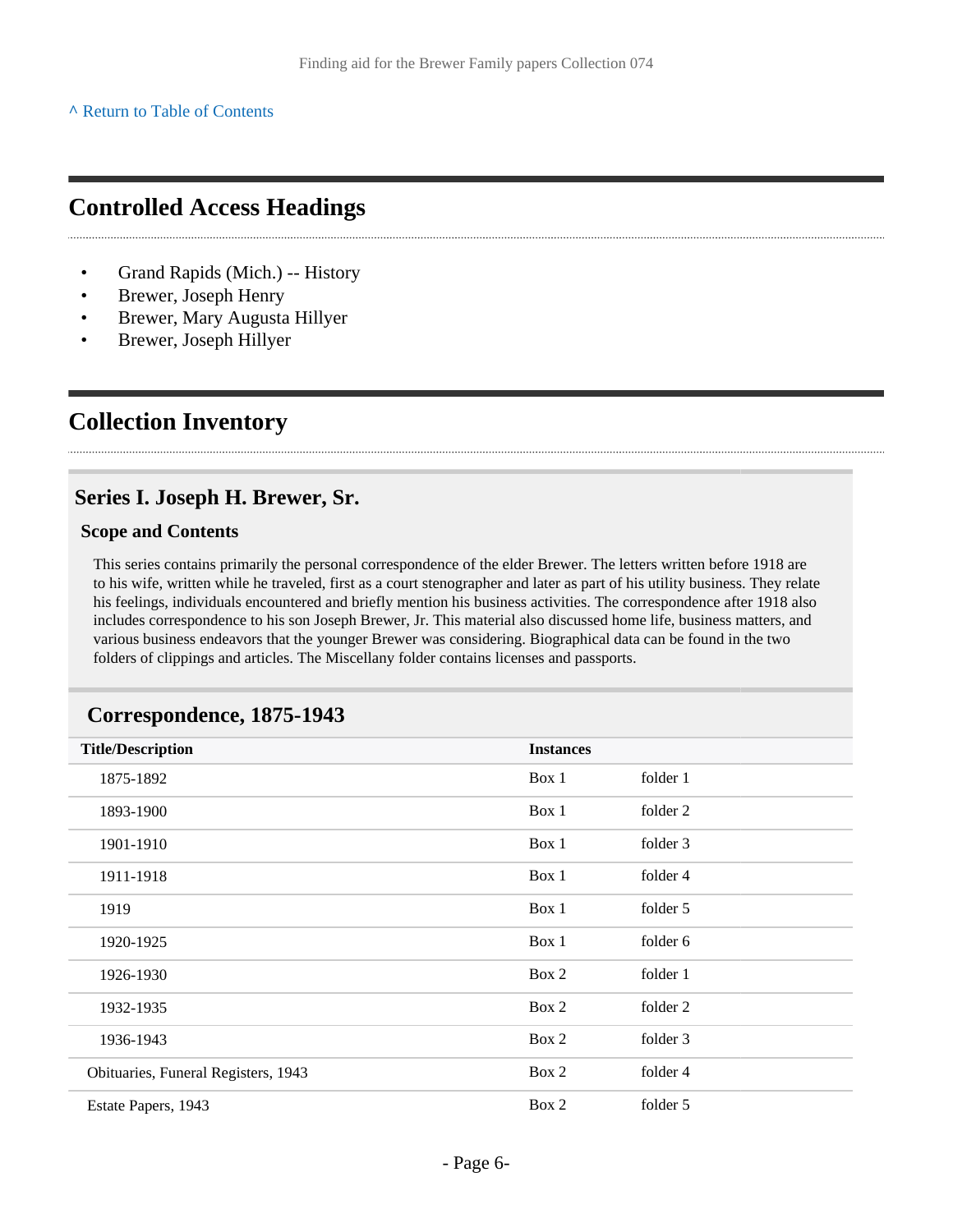| Biographical News Clippings, 1918-1934                                                                                                               | Box 2  | folder 6   |
|------------------------------------------------------------------------------------------------------------------------------------------------------|--------|------------|
| Biographical Articles, 1918-1935                                                                                                                     | Box 2  | folder 7   |
| Francis and Henry Hillyer, Joseph Brewer, Jr. Additional<br>biographical information from staff research, May 2006, including<br>U.S. Census sheets. | Box 2  | folder 7.5 |
| Miscellany.                                                                                                                                          | Box 2  | folder 8   |
| Stenographer's Dictionary, n.d.                                                                                                                      | Box 20 | volume 47  |
| Blythfield Farm appraisal, 1923                                                                                                                      | Box 20 | volume 48  |

**^** [Return to Table of Contents](#page-1-0)

## <span id="page-6-0"></span>**Series II. Augusta Hillyer Brewer, 1865-1968, n.d.**

#### **Scope and Contents**

Like the series for her husband, this bulk of this series consists of personal correspondence, both to and from "Aunt Gussie" as she preferred to be called. The correspondence reflects the social life of one of Grand Rapids' more wealthy families and the happenings within the extended family. Also contained are material on Augusta Hillyer's service in the Garden Clubs of America. The diaries present a brief accounting of the days events, particularly social events. This series also contains the baby book for Hillyer Brewer, the first son of Joseph and Augusta, who died as a small child from burns.

<span id="page-6-1"></span>

| <b>Title/Description</b><br><b>Instances</b> |                  |          |
|----------------------------------------------|------------------|----------|
| Hillyer Family Papers, 1890-1893, n.d.       | Box 3            | folder 1 |
| Correspondence, 1894-1968.                   |                  |          |
| <b>Title/Description</b>                     | <b>Instances</b> |          |
| 1894-1905.                                   | Box 3            | folder 2 |
| 1906-1915.                                   | Box 3            | folder 3 |
| 1916                                         | Box 3            | folder 4 |
| 1917                                         | Box 3            | folder 5 |
| 1918                                         | Box 3            | folder 6 |
| 1919                                         | Box 3            | folder 7 |
| 1920-1925.                                   | Box 3            | folder 8 |
| 1926-1930.                                   | Box 4            | folder 1 |
| 1930-1935.                                   | Box 4            | folder 2 |
| 1938-1968.                                   | Box 4            | folder 3 |
| n.d.                                         | Box 4            | folder 4 |

<span id="page-6-2"></span>**Garden Club, 1940-48, n.d.**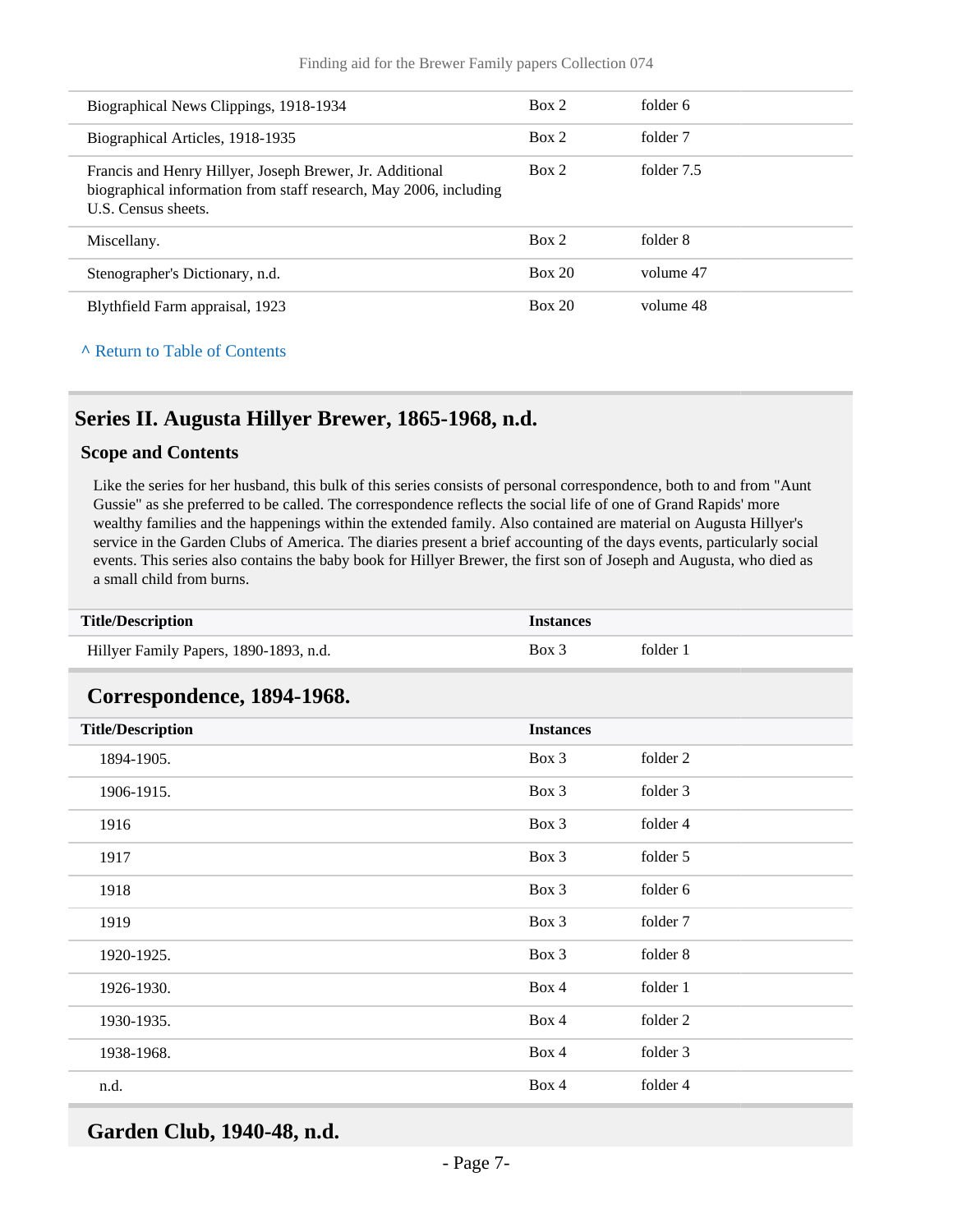| <b>Title/Description</b>       | <b>Instances</b> |          |
|--------------------------------|------------------|----------|
| Papers, 1941-48, n.d.          | Box 4            | folder 5 |
| Speeches, c.1945.              | Box 4            | folder 6 |
| Misc. Clippings, 1941-48, n.d. | Box 4            | folder 7 |

## <span id="page-7-0"></span>**Miscellaneous, 1874-1963.**

| <b>Title/Description</b>           | <b>Instances</b> |           |
|------------------------------------|------------------|-----------|
| Blythfield Farms Sale, 1943.       | Box 4            | folder 8  |
| Clippings, 1920s, n.d.             | Box 4            | folder 9  |
| Donations, 1961-1963               | Box 4            | folder 10 |
| Frances Hillyer Papers, 1924-1925. | Box 4            | folder 11 |
| Miscellany, 1874-1957.             | Box 4            | folder 12 |
| Greeting Cards, n.d.               | Box 4            | folder 13 |
| Poems, n.d.                        | Box 4            | folder 14 |

## <span id="page-7-1"></span>**Diaries, 1890s-1947**

| <b>Title/Description</b>                                       | <b>Instances</b> |                     |  |
|----------------------------------------------------------------|------------------|---------------------|--|
| 1890s. ca. 1893.                                               | Box 5            | volume 1            |  |
| 1911-1916                                                      | Box 5            | volume 2            |  |
| 1917-1921.                                                     | Box 5            | volume 3            |  |
| 1922-1924.                                                     | Box 5            | volume 4            |  |
| 1930                                                           | Box 5            | volume 5            |  |
| 1935                                                           | Box 5            | volume 6            |  |
| 1936                                                           | Box 5            | volume 7            |  |
| 1939                                                           | Box 7            | volume 8            |  |
| 1947                                                           | Box 7            | volume 9            |  |
| Address Books, n.d. (9 various sizes and types, one in folder) | Box 6            | volume $10 -$<br>18 |  |
| Autograph Books, n.d.                                          | Box 7            | volume $19-$<br>20  |  |
| Household Inventory, n.d.                                      | Box 7            | volume 21           |  |
| Household Guestbook, n.d.                                      | Box 7            | volume 22           |  |
| Household Guestbook, n.d.                                      | Box 7            | volume 23           |  |
| House Books to the Hostess, n.d.                               | Box 7            | volume 24           |  |
|                                                                |                  |                     |  |

Hillyer Brewer Babybook, ca. 1898.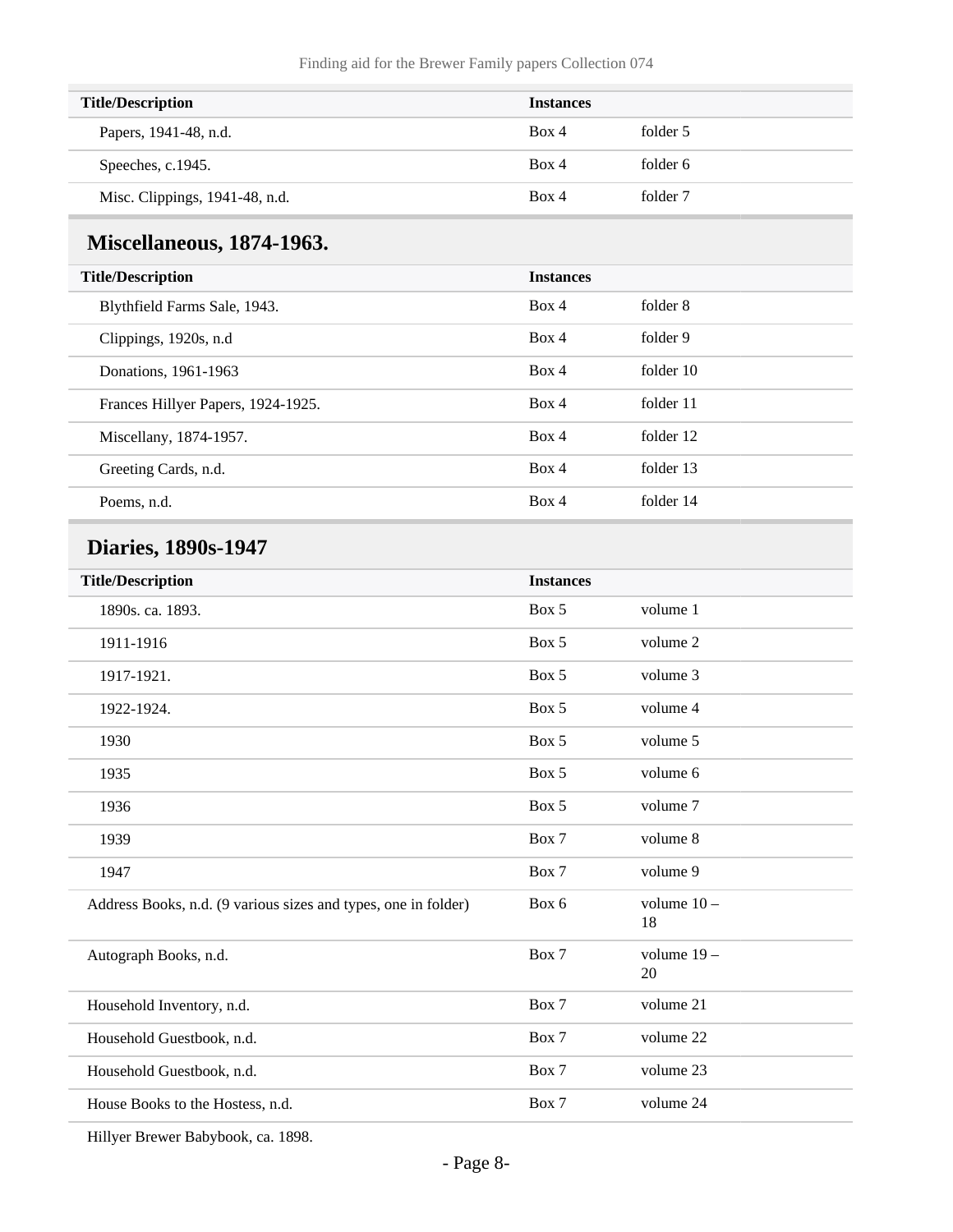|                              | Box 7 | volume 25 |
|------------------------------|-------|-----------|
| Prayer Book, n.d.            | Box 7 | volume 26 |
| Party Book, n.d. (in folder) | Box 7 | volume 27 |

## <span id="page-8-0"></span>**Hillyer Family Documents, 1865-1901**

#### **Scope and Contents**

The following items are housed with oversized certificates in Collection 216, Box 5

Note: The following items, which may have also been housed with the oversized, were not found in the 1998 inventory: unidentified Group of People, n.d., previously listed; Hillyer Brewer photos, c. 1898; 3 unidentified photos of infant [11/27/98]

| <b>Title/Description</b>                                                                                                                                              | <b>Instances</b>  |       |
|-----------------------------------------------------------------------------------------------------------------------------------------------------------------------|-------------------|-------|
| 1. Fred Hillyer, Rectore, Gustavo Adolfo Harnack, Universitatis<br>Fridericae Guilelmae Berolinensis Apr. 23, 1901. Oversized                                         | Collection<br>216 | Box 5 |
| 2. Fred Hillyer, Apr. 23, 1901, legal sized. (2 items)                                                                                                                | Collection<br>216 | Box 5 |
| 3. Joseph Henry Brewer, Stenographer, 20th Judiciary Circuit.<br>Dec. 29, 1898 / State of Michigan, Executive Department,<br>Hazen S. Pingree, Governor. Folio sized. | Collection<br>216 | Box 5 |
| 4. Henry L. Hillyer and Frances S. Van Vechten marriage<br>license, June 27, 1865, N.J. In folio folder.                                                              | Collection<br>216 | Box 5 |
| 5. Van Vechten Family Genealogy, n.d. [Did Not Find 11/98,<br>4/17/2008]                                                                                              | Collection<br>216 | Box 5 |
| 6. Frances S. Hillyer, Howard University Diploma, 1877.<br>Oversized                                                                                                  | Collection<br>216 | Box 5 |
| 7. Mrs. Frances L. VanVechten Hillyer, DAR Certificate, Aug.<br>2, 1898. Oversized                                                                                    | Collection<br>216 | Box 5 |
| 8. Joseph Hillyer Brewer, Dartmouth certificate, 1920.<br>Oversized                                                                                                   | Collection<br>216 | Box 5 |
| 9. Joseph Hillyer Brewer, GR Central HS Diploma. June 23,<br>1916. Oversized                                                                                          | Collection<br>216 | Box 5 |
| 10. Joseph Hillyer Brewer. College Record. Statement of<br>Credits. Dartmouth College. Sept. 1916 Legal sized (folio<br>folder)                                       | Collection<br>216 | Box 5 |
| 11. Plate from book? Man in suit with cane, unidentified. Pencil<br>notes on verso" pg. 13 Genealogical Reocrd of the Van Vechten<br>Family  Samuel Van Vechten       | Collection<br>216 | Box 5 |
| 12. Plate from book. "The Old Water Wheel", with pencil note.                                                                                                         | Collection<br>216 | Box 5 |

#### **^** [Return to Table of Contents](#page-1-0)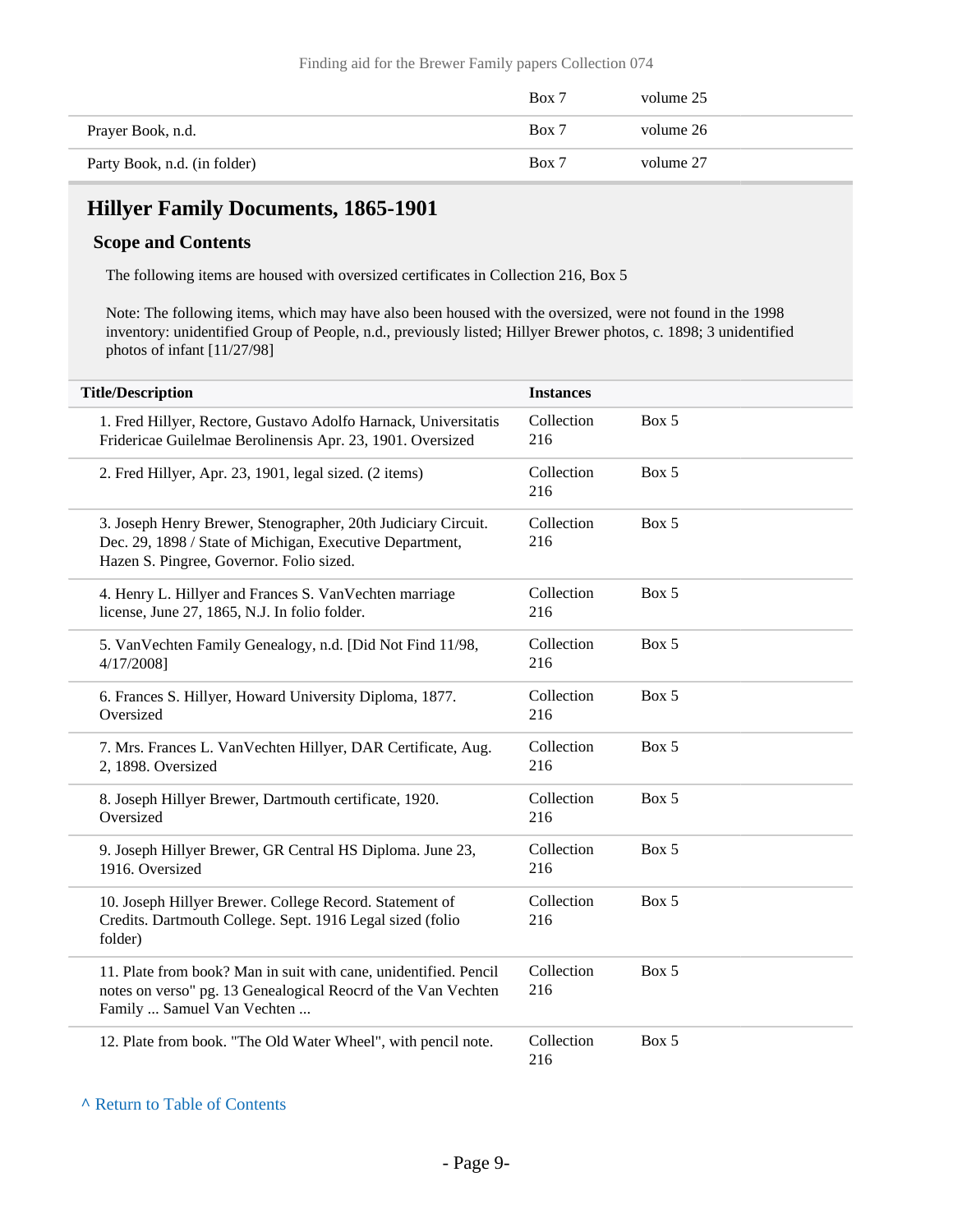## <span id="page-9-0"></span>**Series III. Joseph H. Brewer, Jr., 1770-1968, n.d.**

## <span id="page-9-1"></span>**Subseries A. Correspondence, 1898-1968, n.d.**

#### **Scope and Contents**

The correspondence consists of letters addressed to Brewer and letters written by Brewer, primarily to his parents. The letters present a vivid picture of college life at Dartmouth and the social and literary elements of the younger Brewer's life during his college years. The letters from Magdalen College, Oxford provides similar insight from that institution as well as insight into an American's life in Europe during the post-World War I years. The remainder discusses his social activities, travels and daily events in his life. Brewer was a diligent writer and often, during his college years, wrote home three and four times weekly.

| <b>Title/Description</b><br><b>Instances</b> |               |          |
|----------------------------------------------|---------------|----------|
| 1898-1910.                                   | Box 8         | folder 1 |
| 1911-15.                                     | Box 8         | folder 2 |
| 1916                                         | Box 8         | folder 3 |
| Jan-Mar 1917.                                | Box 8         | folder 4 |
| Apr-Jun 1917.                                | Box 8         | folder 5 |
| Sep-Dec 1917.                                | Box 8         | folder 6 |
| Jan-Apr 1918.                                | Box 9         | folder 1 |
| May-Aug 1918.                                | Box 9         | folder 2 |
| Oct-Dec 1918.                                | Box 9         | folder 3 |
| 1919                                         | Box 9         | folder 4 |
| Jan-Aug 1920.                                | Box 9         | folder 5 |
| Sep-Dec 1920.                                | Box 9         | folder 6 |
| Jan-Jun 1921.                                | <b>Box 10</b> | folder 1 |
| Jul-Dec 1921.                                | <b>Box 10</b> | folder 2 |
| Jan-Jun 1922.                                | <b>Box 10</b> | folder 3 |
| Jul-Dec 1922.                                | <b>Box 10</b> | folder 4 |
| Jan-Jun 1923.                                | <b>Box 10</b> | folder 5 |
| Jul-Dec 1923.                                | <b>Box 10</b> | folder 6 |
| Jan-Jun 1924.                                | <b>Box 10</b> | folder 7 |
| Jul-Dec 1924.                                | <b>Box 10</b> | folder 8 |
| 1925                                         | <b>Box 11</b> | folder 1 |
| 1926                                         | <b>Box 11</b> | folder 2 |
| 1927                                         | <b>Box 11</b> | folder 3 |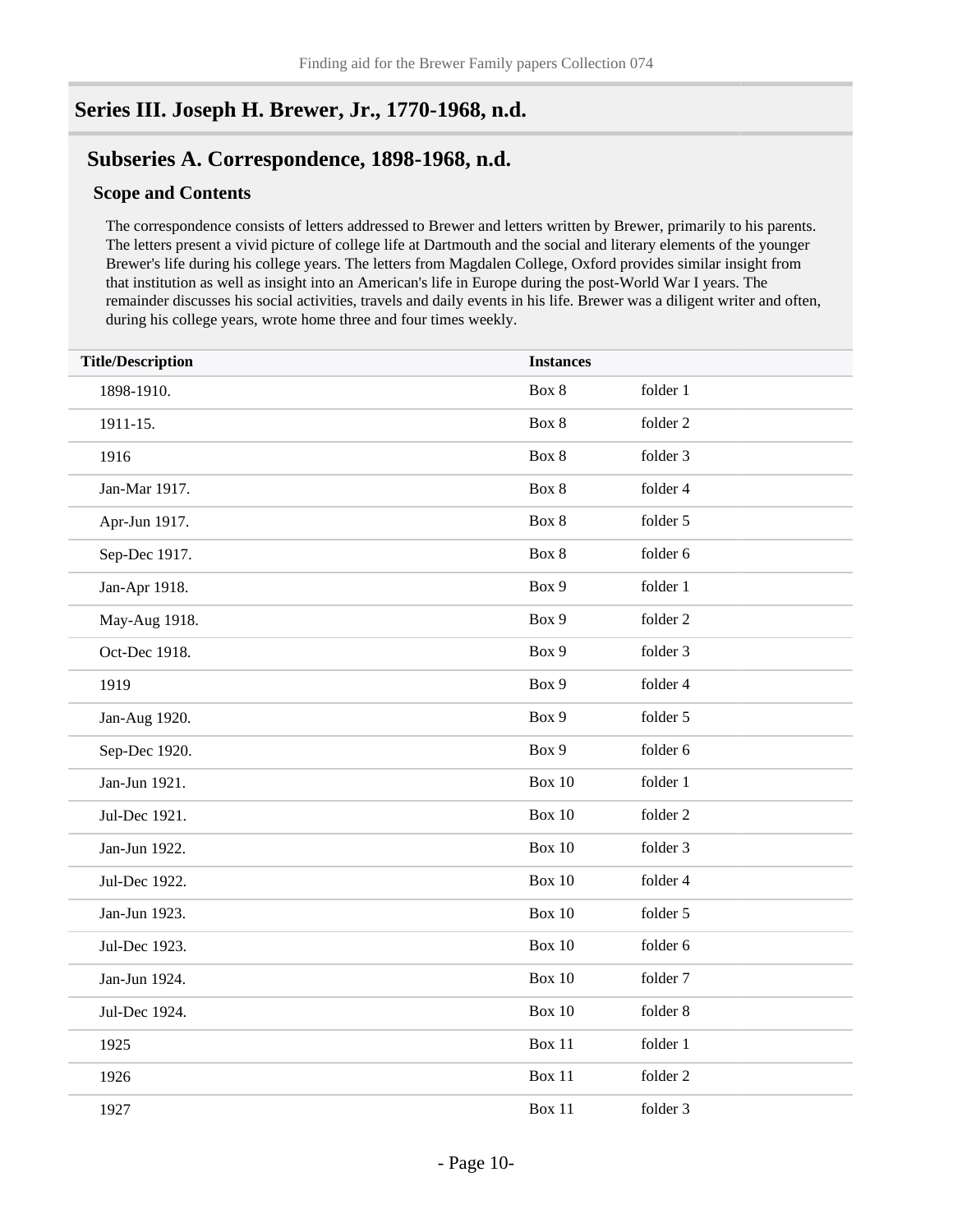Finding aid for the Brewer Family papers Collection 074

| 1928                                  | Box 11        | folder 4 |
|---------------------------------------|---------------|----------|
| 1929-1930.                            | Box 11        | folder 5 |
| 1931-1932.                            | Box 11        | folder 6 |
| 1933-1935.                            | Box 11        | folder 7 |
| 1936                                  | Box 11        | folder 8 |
| 1937-1945.                            | Box 11        | folder 9 |
| 1946-1948.                            | <b>Box 12</b> | folder 1 |
| 1949-1950.                            | <b>Box 12</b> | folder 2 |
| 1951-1955.                            | <b>Box 12</b> | folder 3 |
| 1956-1960.                            | <b>Box 12</b> | folder 4 |
| 1961-1964.                            | <b>Box 12</b> | folder 5 |
| Former Pipe Organ Pumpers, 1931-1933. | <b>Box 12</b> | folder 6 |

## <span id="page-10-0"></span>**Subseries B. Dartmouth College, 1916-1920, n.d.**

#### **Scope and Contents**

This sub-series contains papers and notes that Brewer wrote during his undergraduate years. They focus exclusively on English and Literature. Also included are his records from service in the Student Army Training Corps during 1918; Brewer achieved the rank of Second Lieutenant. The Miscellany folder contains poetry written during his Dartmouth years. Also included are issues of the Dartmouth Bema, which Brewer edited during his senior year. Description of his experiences at Dartmouth are in the Correspondence sub-series.

| <b>Title/Description</b>                                             | <b>Instances</b> |           |
|----------------------------------------------------------------------|------------------|-----------|
| Financial records, 1916-1919.                                        | Box $12$         | folder 7  |
| Report Cards, 1916-1920.                                             | Box $12$         | folder 8  |
| English class papers: Barrie, MacKenzie, c.1919.                     | Box $12$         | folder 9  |
| Essays, c.1919.                                                      | Box $12$         | folder 12 |
| Class notes, 1918-1919.                                              | Box $12$         | folder 11 |
| Student Army Training Corps, 1918.                                   | Box $12$         | folder 12 |
| Graduation, 1920.                                                    | Box $12$         | folder 13 |
| Miscellany, n.d.                                                     | Box $12$         | folder 14 |
| Grand Rapids High School, June 23, 1916 diploma                      | Box 216          | folder 5  |
| Joseph Hillyer Brewer, Dartmouth, Statement of Credit, Sept.<br>1916 | Box 216          | folder 5  |
| Diploma, June 1920.                                                  | Box 216          | folder 5  |

## **Dartmouth Bema [serial]**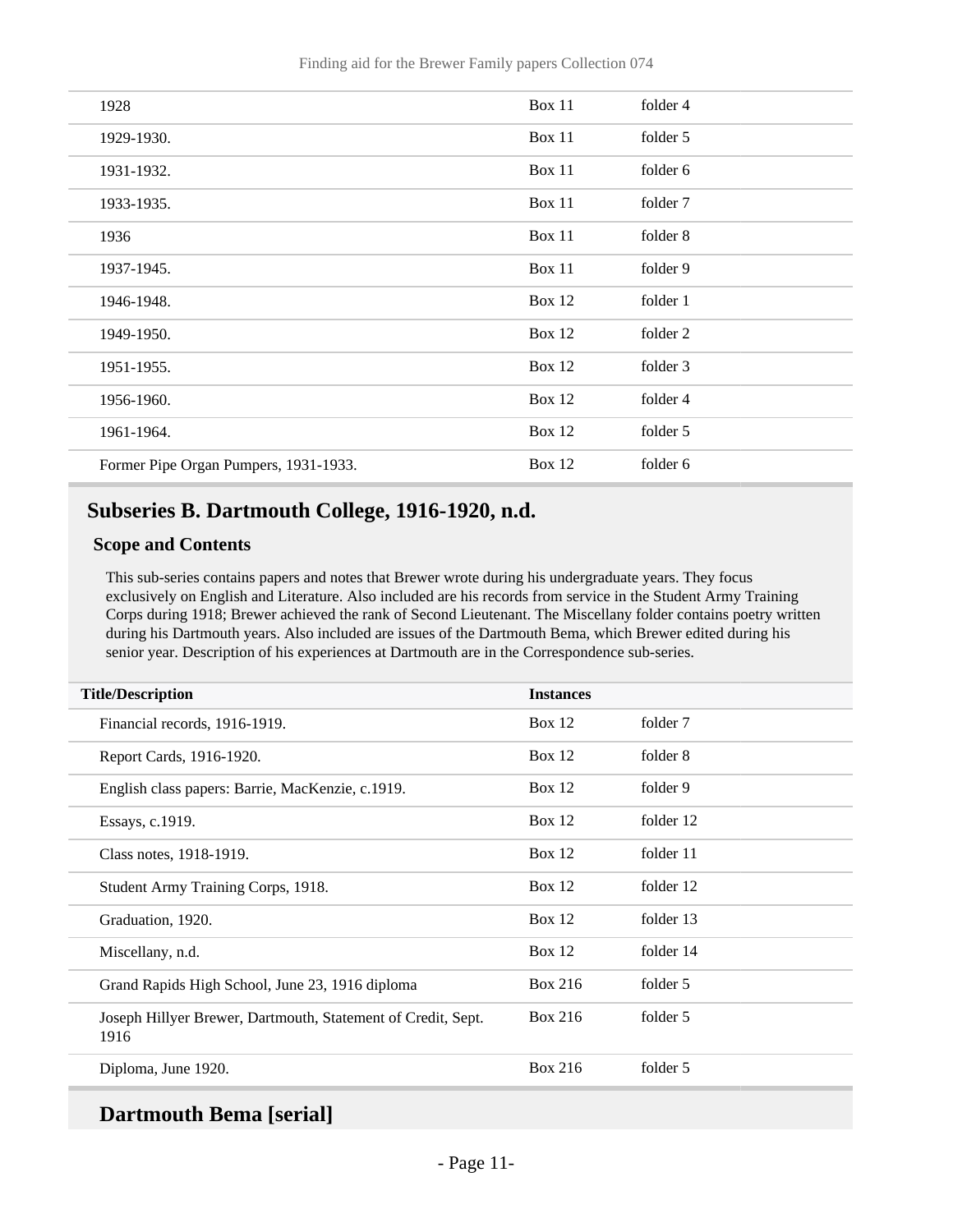| <b>Title/Description</b>              | <b>Instances</b> |          |
|---------------------------------------|------------------|----------|
| v. 7, no. 2, Mar 1919                 | <b>Box 19</b>    | folder 1 |
| v. 7, no. 4, June 1919                | <b>Box 19</b>    | folder 1 |
| v. 8, no. 1-3, Oct, Nov. and Dec 1919 | <b>Box 19</b>    | folder 2 |
| v. 8, no. 4-7, Feb.-May 1920          | <b>Box 19</b>    | folder 2 |

### **Musicals-programs and sheet music, 1918-20, n.d.**

| <b>Title/Description</b> |                                                     | <b>Instances</b> |          |
|--------------------------|-----------------------------------------------------|------------------|----------|
|                          | Oh, Doctor, 1919.                                   | <b>Box 19</b>    | folder 3 |
|                          | I Love to Dance, n.d.                               | <b>Box 19</b>    | folder 3 |
|                          | Dancing Honey Moon. Boston, Mass.: Boston Music Co. | <b>Box 19</b>    | folder 4 |
|                          | Heave To. [4 typed sheets, words only]              | <b>Box 19</b>    | folder 5 |

## **Musicals oversized.**

| <b>Title/Description</b>                                            | <b>Instances</b> |          |  |
|---------------------------------------------------------------------|------------------|----------|--|
| Heave To, 1918. (2 copies) One copy is inscribed to Joe<br>Brewer's | Box 20           | folder 1 |  |
| Dancing Honeymoon, 1918. (2 copies)                                 | Box 20           | folder 2 |  |
| Oh, Doctor                                                          | Box 20           | folder 2 |  |
| Egyptian Dance, c.1918.                                             | Box 20           | folder 2 |  |
| Chasin' Around 1920.                                                | Box 20           | folder 3 |  |
| Naughty Nero 1919.                                                  | Box 20           | folder 3 |  |
| O Wayward n.d.                                                      | Box 20           | folder 3 |  |

### <span id="page-11-0"></span>**Subseries C. Oxford University, 1921-1922.**

#### **Scope and Contents**

Brewer's English Literature class notes, class papers and segments of his M.A. exam are included. The sub-series also contains various pamphlets from Oxford, Brewer's entry into the Carlton Club, and poetry written during his term at Oxford. Information on his social life are included in the correspondence series.

## **English Literature Papers, 1921-22.**

| <b>Title/Description</b>                                                              | <b>Instances</b> |          |
|---------------------------------------------------------------------------------------|------------------|----------|
| Milton, Pope, Shakespeare, Shelley, Sidney, Spenser, Swift,<br>Wordsworth             | <b>Box 13</b>    | folder 1 |
| Congreve, Dryden, Gower, Greene, Hyde, Ben Johnson,<br>Samuel Johnson, Lyly, Marlowe. | Box 13           | folder 2 |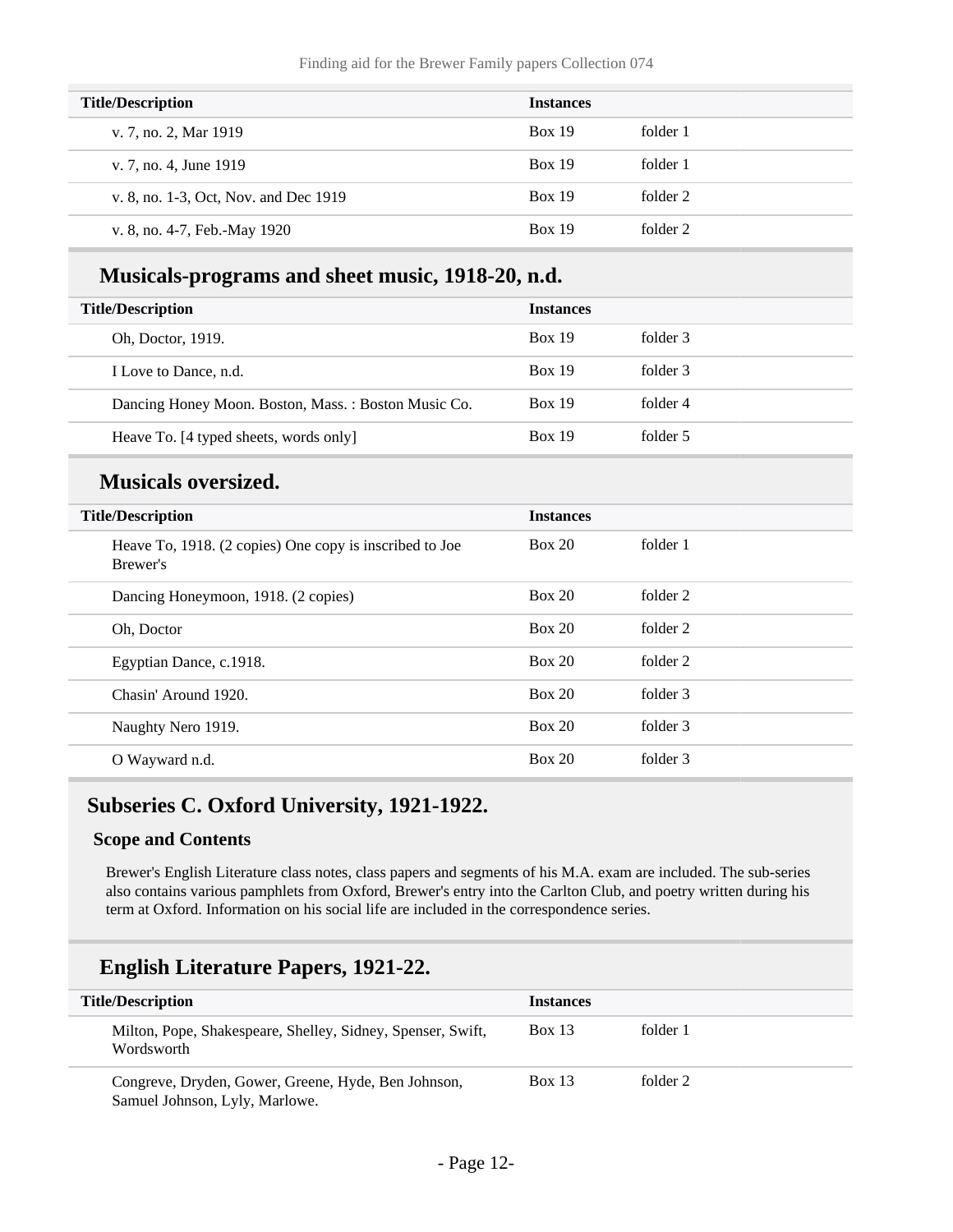| Bacon, Browne, Browning, Byron, Carlyle, Chaucer,<br>Coleridge. | Box $13$      | folder 3  |
|-----------------------------------------------------------------|---------------|-----------|
| The Revenge Play, 1921.                                         | <b>Box 13</b> | folder 4  |
| Notes, 1921-22.                                                 | <b>Box 13</b> | folder 5  |
| Comparative Literature, 1921-1922.                              | Box $13$      | folder 6  |
| M.A. Exam (not complete), 1922.                                 | Box $13$      | folder 7  |
| Notes, n.d.                                                     | <b>Box 13</b> | folder 8  |
| Essay: "I Just Had ," n.d.                                      | <b>Box 13</b> | folder 9  |
| Essay: "Somebody is Always," n.d.                               | <b>Box 13</b> | folder 10 |
| Poetry, n.d.                                                    | <b>Box 13</b> | folder 11 |
| Carlton Club, 1921-1922.                                        | <b>Box 14</b> | folder 1  |
| Financial papers, 1921-1922.                                    | <b>Box 14</b> | folder 2  |
| Miscellany, 1921-1922.                                          | <b>Box 14</b> | folder 3  |
| Notes, n.d.                                                     | <b>Box 18</b> | volume 45 |

## <span id="page-12-0"></span>**Subseries D. The Spectator, 1923-1925.**

#### **Scope and Contents**

This small sub-series consists primarily of Brewer's writing while serving as business manager for The Spectator under the editorship of Joe St. Loe Strahcey. This sub-series also contains Brewer's attempt at an auto-biography. The Spectator was not on solid financial footing, so the financial papers document Brewer's unsuccessful effort to have his father invest in the journal; more on this is also found in the correspondence of both the senior and junior Brewers.

| <b>Title/Description</b><br><b>Instances</b> |               |           |
|----------------------------------------------|---------------|-----------|
| Business Correspondence, 1923.               | Box 14        | folder 4  |
| Editorials, 1923.                            | Box 14        | folder 5  |
| Articles by Brewer, 1923-1925.               | Box 20        | volume 49 |
| Autobiography-Chp. 1, 1925.                  | Box 14        | folder 6  |
| Poetry, 1923-1925.                           | <b>Box 14</b> | folder 7  |
| Financial papers, 1923-1925.                 | Box 14        | folder 8  |
| Miscellany, 1923-1925.                       | Box 14        | folder 9  |

### <span id="page-12-1"></span>**Subseries E. Brewer, Warren and Co., 1926-1932.**

#### **Scope and Contents**

Following his return from England, Brewer joined the firm of Payson & Clarke; which later became Brewer, Warren & Co.; which in turn became Brewer, Warren & Putnam, all publishers in New York. The sub-series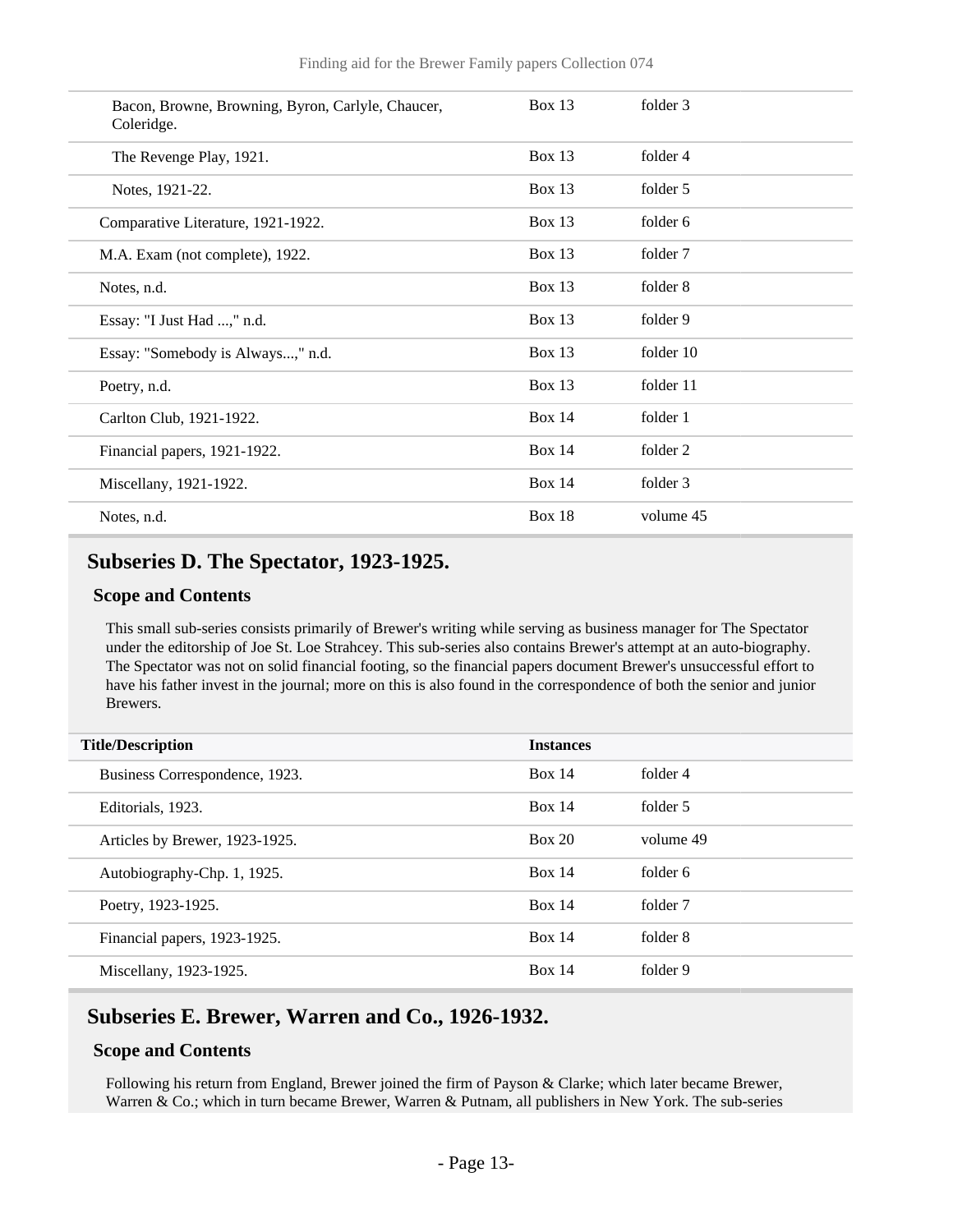provides a brief glimpse of these endeavors, presumably the bulk of these files went to Harcourt, Brace & Co. at the time of the sale.

| <b>Title/Description</b>                                                       | <b>Instances</b> |           |
|--------------------------------------------------------------------------------|------------------|-----------|
| Correspondence, 1926-1932.                                                     | <b>Box 14</b>    | folder 10 |
| Manuscripts, n.d.                                                              | Box 14           | folder 11 |
| Some Visionary Meditation on Publishing, 1931.                                 | <b>Box 14</b>    | folder 12 |
| Typography and Editing Information, 1928, n.d.                                 | Box 14           | folder 13 |
| News clippings, 1929-1932, n.d.                                                | Box 14           | folder 14 |
| Organization changes, 1927-1932. [Contracts, Brewer, Warren,<br>& Putnam, Inc. | <b>Box 15</b>    | folder 1  |
| Sale to Harcourt, Brace & Co., Inc., 1932.                                     | <b>Box 15</b>    | folder 2  |

#### <span id="page-13-0"></span>**Subseries F. Olivet College, 1934-1944.**

#### **Scope and Contents**

The Olivet College sub-series reflects Brewers effort to establish a tutorial teaching system at the college, following the example used at Oxford University. In 1941 controversy began to swirl through the college apparently the result of R.E. Blackwell's opposition to Brewer and the tutorial curriculum. The papers document this controversy in detail. The controversy lessened for several years, but resurfaced in 1944 whereupon Brewer resigned. The Collection also reflect the writers workshop through which Brewer brought the likes of Gertrude Stein, Robert Frost, et. al. to the Olivet Campus.

### **Correspondence, 1934-1944.**

| <b>Title/Description</b>              | <b>Instances</b> |           |
|---------------------------------------|------------------|-----------|
| Application, 1934.                    | Box $15$         | folder 3  |
| Congratulatory, 1934.                 | Box $15$         | folder 4  |
| Fraternity, 1934.                     | Box $15$         | folder 5  |
| Opposition, 1934.                     | Box $15$         | folder 6  |
| General, 1934-1944.                   | Box 15           | folder 7  |
| Resignation and Support, 1944.        | Box $15$         | folder 8  |
| Consulatory, 1944.                    | Box $15$         | folder 9  |
| Curriculum reorganization, 1934-1935. | Box 15           | folder 10 |

## **Controversy, 1941**

| <b>Title/Description</b> | <b>Instances</b> |           |
|--------------------------|------------------|-----------|
| Blackwell file, 1941.    | <b>Box 15</b>    | folder 11 |
| Board of Trustees, 1941. | <b>Box 15</b>    | folder 12 |
| Faculty Duties, 1941.    | <b>Box 15</b>    | folder 13 |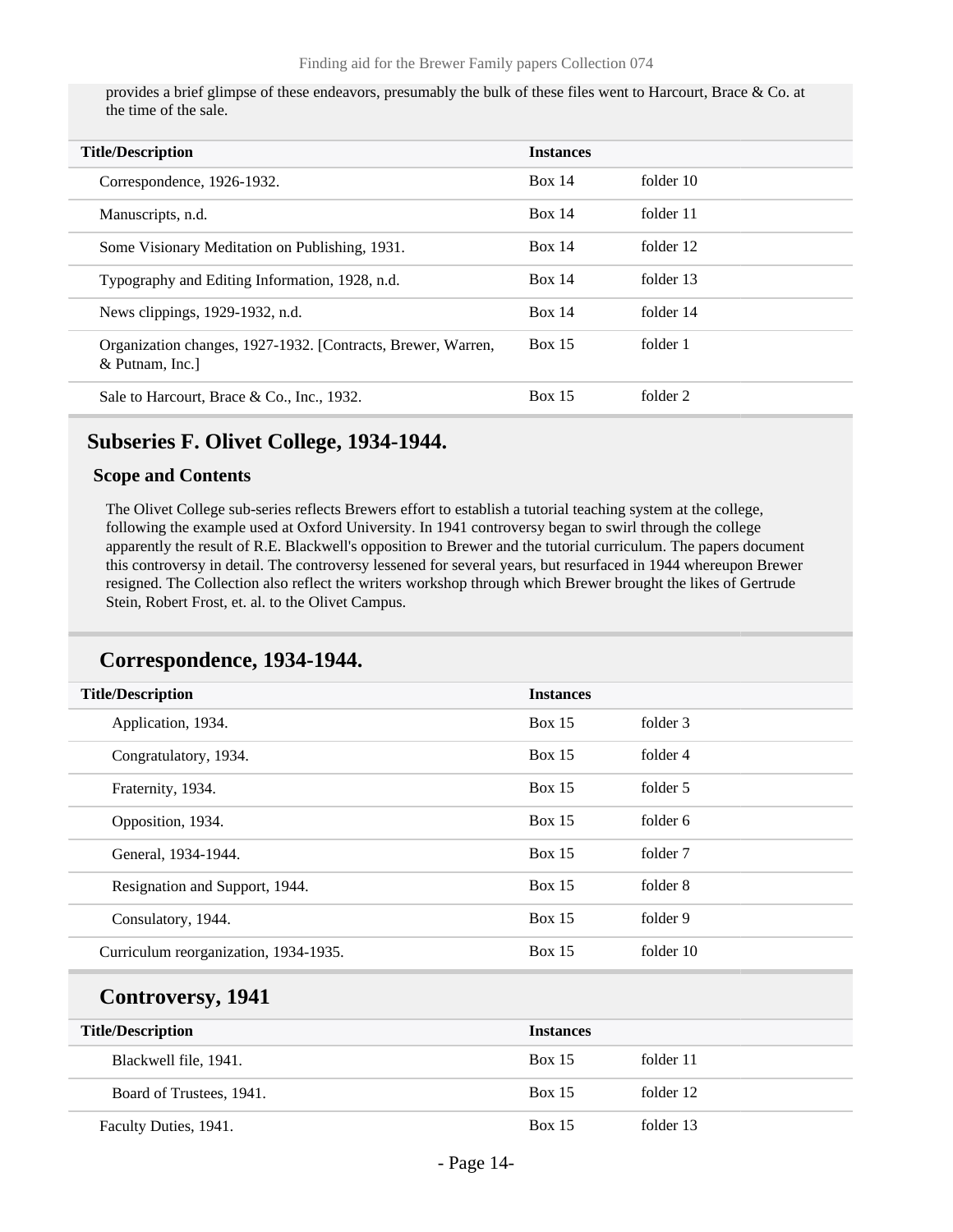| Faculty Support, 1941.                 | Box $16$      | folder 1  |
|----------------------------------------|---------------|-----------|
| Speech to Students, 1941.              | <b>Box 16</b> | folder 2  |
| Public Correspondence, 1941.           | Box 16        | folder 3  |
| Report of the President, 1938-39, n.d. | <b>Box 16</b> | folder 4  |
| Speeches and articles, 1935-44.        | <b>Box 16</b> | folder 5  |
| Writers Workshop, n.d.                 | Box 16        | folder 6  |
| News articles, 1934-44.                | <b>Box 16</b> | folder 7  |
| College Publications, 1934-44.         | <b>Box 16</b> | folder 8  |
| Miscellany, 1940, n.d.                 | Box $16$      | folder 9  |
| Scrapbook.                             | <b>Box 27</b> | volume 55 |
|                                        |               |           |

## <span id="page-14-0"></span>**Subseries G. Miscellaneous, 1770-1960.**

#### **Scope and Contents**

This sub-series contains a variety of items collected by Brewer, including several literary efforts. Also included are a few documents from or about Brewer's eighteenth and nineteenth century ancestors.

| <b>Title/Description</b>                                            | <b>Instances</b> |           |
|---------------------------------------------------------------------|------------------|-----------|
| Artwork, 1903-1908, n.d.                                            | <b>Box 16</b>    | folder 10 |
| Brewer, Sr. Estate Settlement, 1945-1946.                           | <b>Box 16</b>    | folder 11 |
| Columbia University, SLS Degree, 1944-1945.                         | <b>Box 16</b>    | folder 12 |
| Esther a drama, 1914                                                | <b>Box 17</b>    | folder 1  |
| For Love of Herbs, 1945.                                            | Box $17$         | folder 2  |
| Licenses and registrations, 1909-1923, n.d.                         | <b>Box 17</b>    | folder 3  |
| News clippings, 1923-1958.                                          | <b>Box 17</b>    | folder 4  |
| Our Own Mermaid Tavern, by Paul (aka Paulo) Bowerman,<br>$[1918]$ . | <b>Box 17</b>    | folder 5  |
| Plays, 1918, n.d.                                                   | <b>Box 17</b>    | folder 6  |
| Poetry, n.d.                                                        | <b>Box 17</b>    | folder 7  |
| Publications, 1916-1960.                                            | <b>Box 17</b>    | folder 8  |
| The Search for Unity in Higher Education, 1946.                     | <b>Box 17</b>    | folder 9  |
| Historic family papers, 1770, 1815-1816, 1860.                      | <b>Box 17</b>    | folder 10 |

## <span id="page-14-1"></span>**Subseries H. Stuart Crump, 1968.**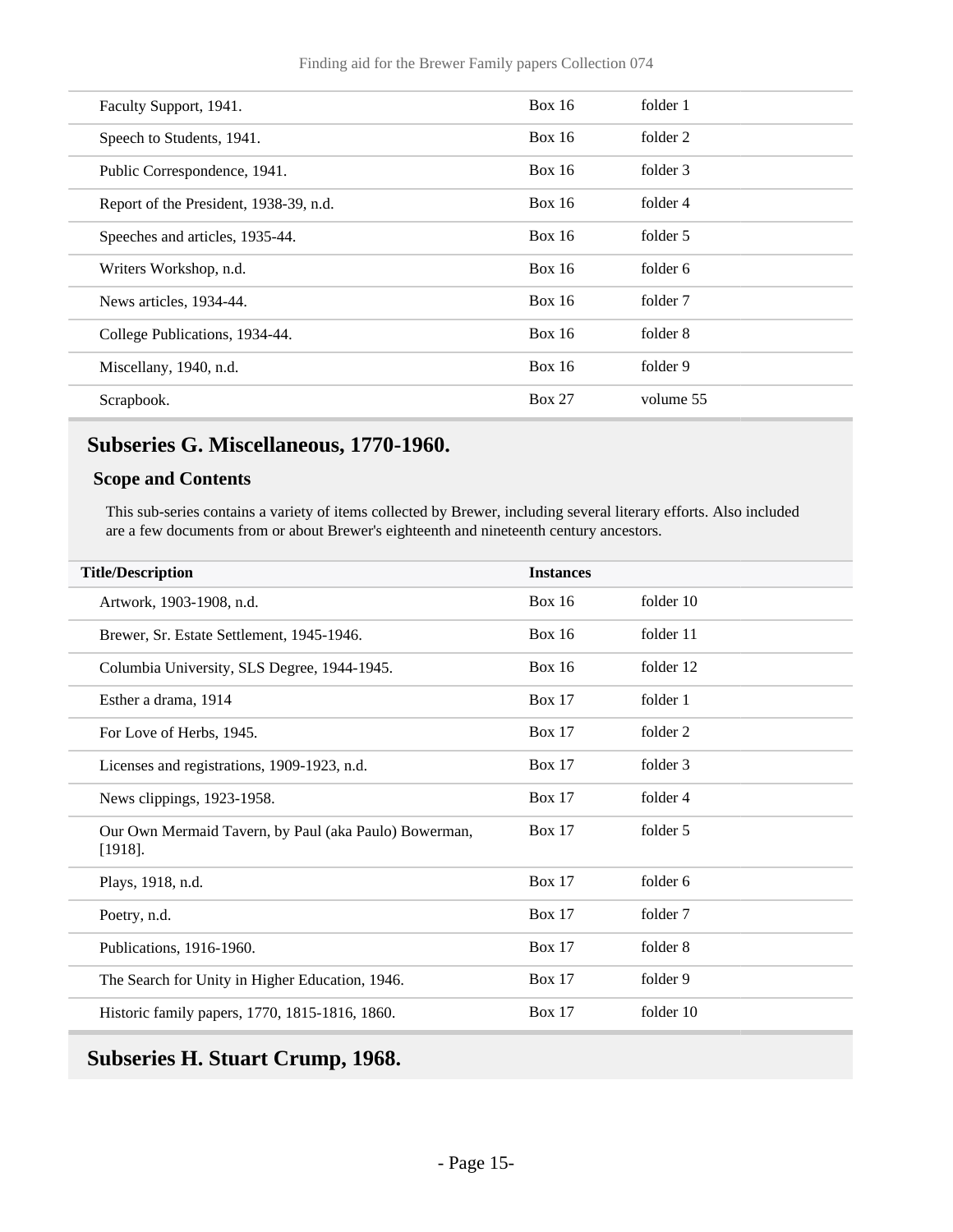#### **Scope and Contents**

This small sub-series consists of items generated by Crump who worked on a master thesis on the elder Brewer and used the unprocessed collection extensively and corresponded with the younger Brewer. Crump did his work at Wayne State University, but it does not appear that he finished the thesis.

| <b>Title/Description</b>       | <b>Instances</b> |           |
|--------------------------------|------------------|-----------|
| Correspondence, 1968.          | <b>Box 17</b>    | folder 11 |
| Family History, 1968.          | <b>Box 17</b>    | folder 12 |
| Banking Committee Notes, 1968. | <b>Box 17</b>    | folder 13 |

### <span id="page-15-0"></span>**Subseries I. Address Books, Pocket Calendars, Baby Book, etc., 1916-1944**

| <b>Title/Description</b>                                              | <b>Instances</b> |           |
|-----------------------------------------------------------------------|------------------|-----------|
| Small Black Pocket Calendars (Called vols. 30-40), 1934-1944          | <b>Box 18</b>    |           |
| Baby book                                                             | <b>Box 18</b>    | folder 28 |
| 1916 Central High School Annual                                       | <b>Box 18</b>    | folder 29 |
| Address books (4, Called vols. 41-44)                                 | <b>Box 18</b>    |           |
| Class notes (small black notebooks with lined paper, mostly<br>empty) | <b>Box 18</b>    | folder 45 |

#### **^** [Return to Table of Contents](#page-1-0)

### <span id="page-15-1"></span>**Series IV Photographs, circa 1877-1968**

#### **Scope and Contents**

The collection of photographs documents members of the extended family, and recreational activities. Of note are the scrapbooks of various vacations including to Yellowstone Park and Europe. Joseph Brewer, Jr.'s life is particularly well documented, especially his youth, Dartmouth and Oxford years. This series also contains the photo albums, that repeat these same themes.

| <b>Title/Description</b>                      | <b>Instances</b> |          |
|-----------------------------------------------|------------------|----------|
| Blythfield Farm. Belmont. Kent County. (87)   | Box 21           | folder 1 |
| Court Rooms. (2)                              | Box 21           | folder 2 |
| Dartmouth College. $(46, +1)$ postcard)       | Box 21           | folder 3 |
| Houses. $(19 + 1$ postcard)                   | Box 21           | folder 4 |
| National Council of State Garden Clubs. (14)  | Box 21           | folder 5 |
| Olivet College. (29)                          | Box 21           | folder 6 |
| Oxford, England. $(68 + 3 \text{ postcards})$ | Box 21           | folder 7 |
| People. Brewer, Augusta Hillyer. (82)         | Box 21           | folder 8 |
|                                               |                  |          |

Brewer Family. (63)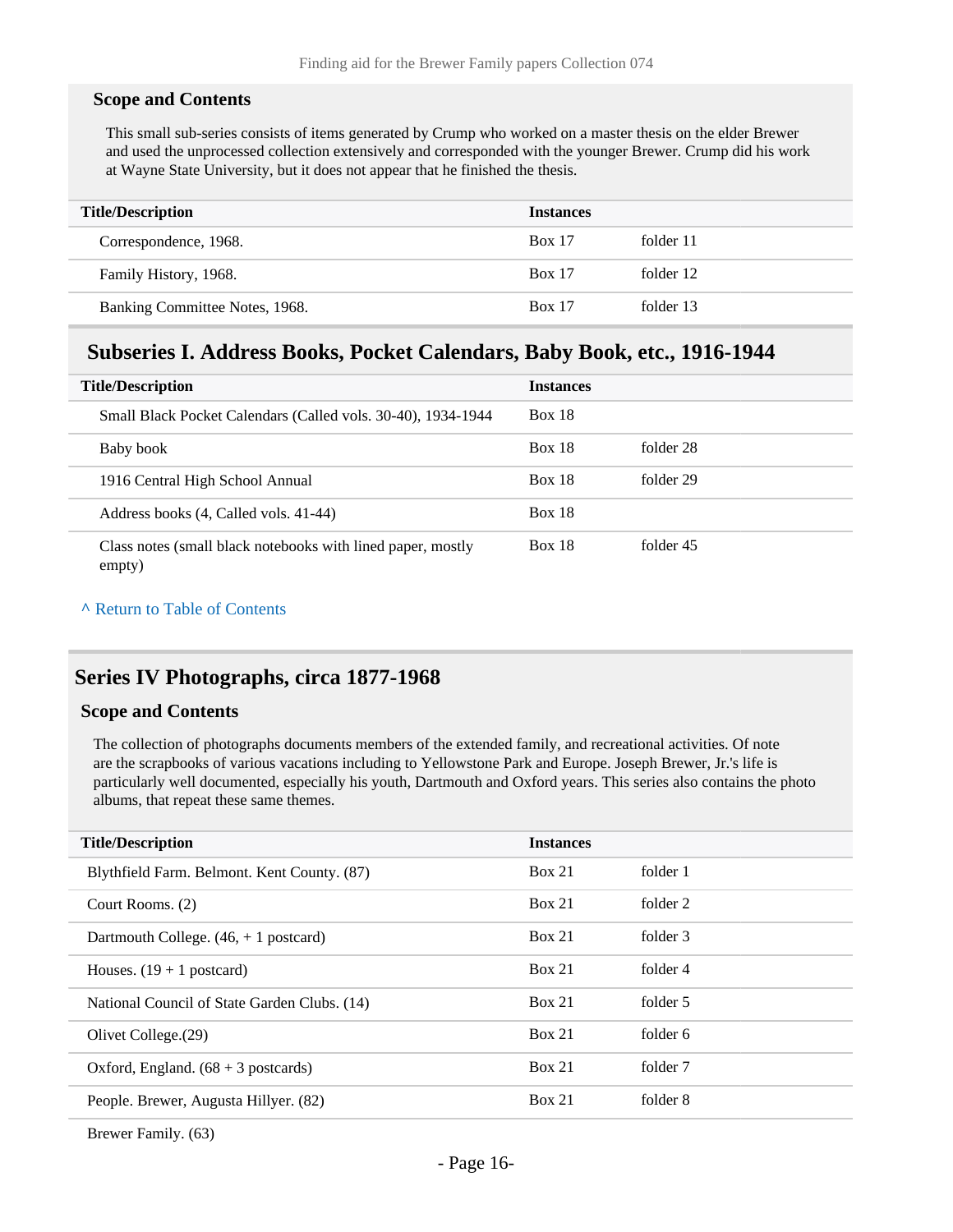|                                                          | <b>Box 21</b> | folder 9  |
|----------------------------------------------------------|---------------|-----------|
| Brewer, Helen Wilson.(4)                                 | <b>Box 21</b> | folder 10 |
| Brewer, Hillyer. (14)                                    | <b>Box 22</b> | folder 1  |
| Brewer, Jacqueline Denise Campau. (15)                   | <b>Box 22</b> | folder 2  |
| Brewer, Joseph Henry. (39)                               | <b>Box 22</b> | folder 3  |
| Brewer, Joseph Hillyer. (129)                            | <b>Box 23</b> |           |
| People. Fuller Family. (20)                              | <b>Box 22</b> | folder 4  |
| Hillyer Family. (47)                                     | <b>Box 22</b> | folder 5  |
| People. Unidentified. $(159 + 1$ postcard)               | <b>Box 24</b> |           |
| Plainfield Bridge. (1 postcard)                          | <b>Box 22</b> | folder 6  |
| Wicopee. Dutchess County. New York. (30)                 | <b>Box 22</b> | folder 7  |
| Wyoming. (3 booklets)                                    | <b>Box 22</b> | folder 8  |
| WWI Student Army Training Corps. (10)                    | <b>Box 22</b> | folder 9  |
| Wooden Indians. (3)                                      | <b>Box 22</b> | folder 10 |
| Christmas Greetings. (12, 10 postcards)                  | <b>Box 22</b> | folder 11 |
| Negatives from 1917-1921 Diary. Found and Added 9/3/2008 | <b>Box 22</b> | folder 12 |
| Miscellaneous Art Photos. (23)                           | <b>Box 25</b> |           |
| <b>Albums</b>                                            |               |           |
|                                                          |               |           |

<span id="page-16-0"></span>

| <b>Title/Description</b>              | <b>Instances</b> |            |
|---------------------------------------|------------------|------------|
| Blythfield Farm and Brewer Family.    | <b>Box 26</b>    | volume 50  |
| <b>Blythfield Farm</b>                | <b>Box 26</b>    | volume 51  |
| Yellowstone Park and Blythfield Farm. | <b>Box 26</b>    | volume 52  |
| European Vacation.                    | <b>Box 27</b>    | volume 53  |
| Photo Album 1912-1917 [Scrapbook].    | <b>Box 26</b>    | volume 54? |

#### **Scope and Contents**

Includes casual photos of: Senator William Alden Smith (Neg. #3782 and 3875); Arthur Vandenberg (Neg. #3781, dup. print in Col. 54 7/99)

Small pocket type album. "Album. Boston. J.E. Tilton and Co." for Cornelia E. Van Vechten. Lexington, Mass. April 2, 1866.

Box 22 volume 56

**^** [Return to Table of Contents](#page-1-0)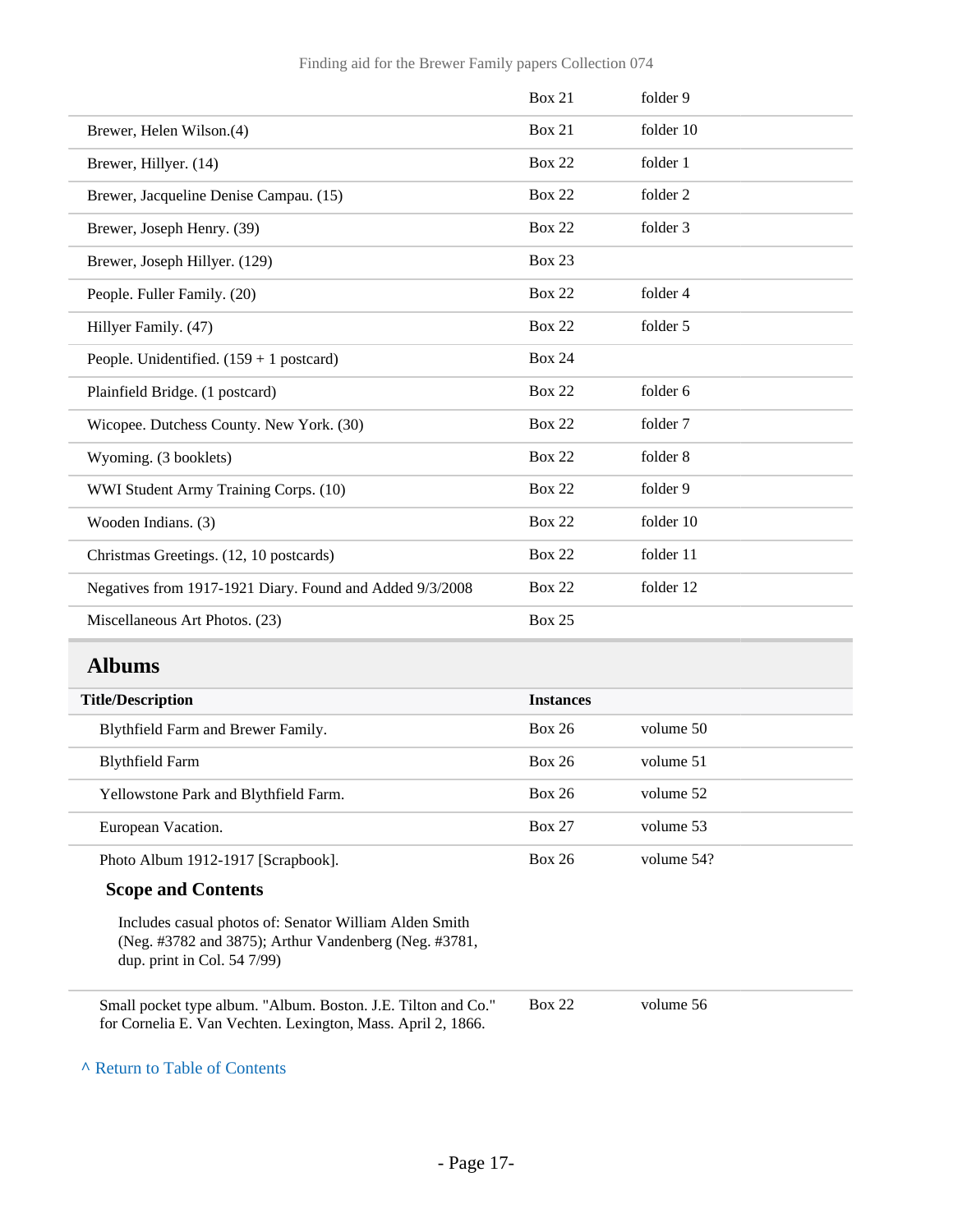## <span id="page-17-0"></span>**Series V. Postcards, 1916-1961**

#### **Scope and Contents**

This series, primarily sent by Joseph Brewer, Jr. to his mother, documents the various travels of the younger Brewer. Of note are the postcards from the Caribbean and Europe during the 1950s.

| <b>Title/Description</b>                       | <b>Instances</b> |           |
|------------------------------------------------|------------------|-----------|
| Cadillac (Mich.). (1)                          | <b>Box 28</b>    | folder 1  |
| Caracas, Venezuela. (1)                        | <b>Box 28</b>    | folder 2  |
| Cedarville (Mich.). (5)                        | <b>Box 28</b>    | folder 3  |
| Dixville Notch (New York). (4)                 | <b>Box 28</b>    | folder 4  |
| Firenza, Italy. (1)                            | <b>Box 28</b>    | folder 5  |
| Fort Ross (Calif.) (1)                         | <b>Box 28</b>    | folder 6  |
| Geneva, Switzerland (1)                        | <b>Box 28</b>    | folder 7  |
| Hanover, (N. Hamp.) (3)                        | <b>Box 28</b>    | folder 8  |
| Jamaica, British West Indies.(1)               | <b>Box 28</b>    | folder 9  |
| Lexington $(Kent.)(1)$                         | <b>Box 28</b>    | folder 10 |
| London, Canada. (1)                            | <b>Box 28</b>    | folder 11 |
| Mackinaw City (Mich.).(1)                      | <b>Box 28</b>    | folder 12 |
| Magdalen College, Oxford, England.(2)          | <b>Box 28</b>    | folder 13 |
| McCrea Magee College, Londonderry, England.(1) | <b>Box 28</b>    | folder 14 |
| Michigan. $(1)$                                | <b>Box 28</b>    | folder 15 |
| Mohawk Lake, (New York).(1)                    | <b>Box 28</b>    | folder 16 |
| Nassau, Bahamas.(1)                            | <b>Box 28</b>    | folder 17 |
| New York (New York).(1)                        | <b>Box 28</b>    | folder 18 |
| Oka, Quebec, Canada. (1)                       | <b>Box 28</b>    | folder 19 |
| Old Mission (Mich.). (1)                       | <b>Box 28</b>    | folder 20 |
| Ottawa, Canada. (1)                            | <b>Box 28</b>    | folder 21 |
| Oxford, England.(3)                            | <b>Box 28</b>    | folder 22 |
| Paris, France.(10)                             | <b>Box 28</b>    | folder 23 |
| Portland, (Maine).(1)                          | <b>Box 28</b>    | folder 24 |
| Rockford (Mich.).(1)                           | <b>Box 28</b>    | folder 25 |
| St. Thomas, Virgin Island.(1)                  | <b>Box 28</b>    | folder 27 |
| San Antonio (Texas).(1)                        | <b>Box 28</b>    | folder 26 |